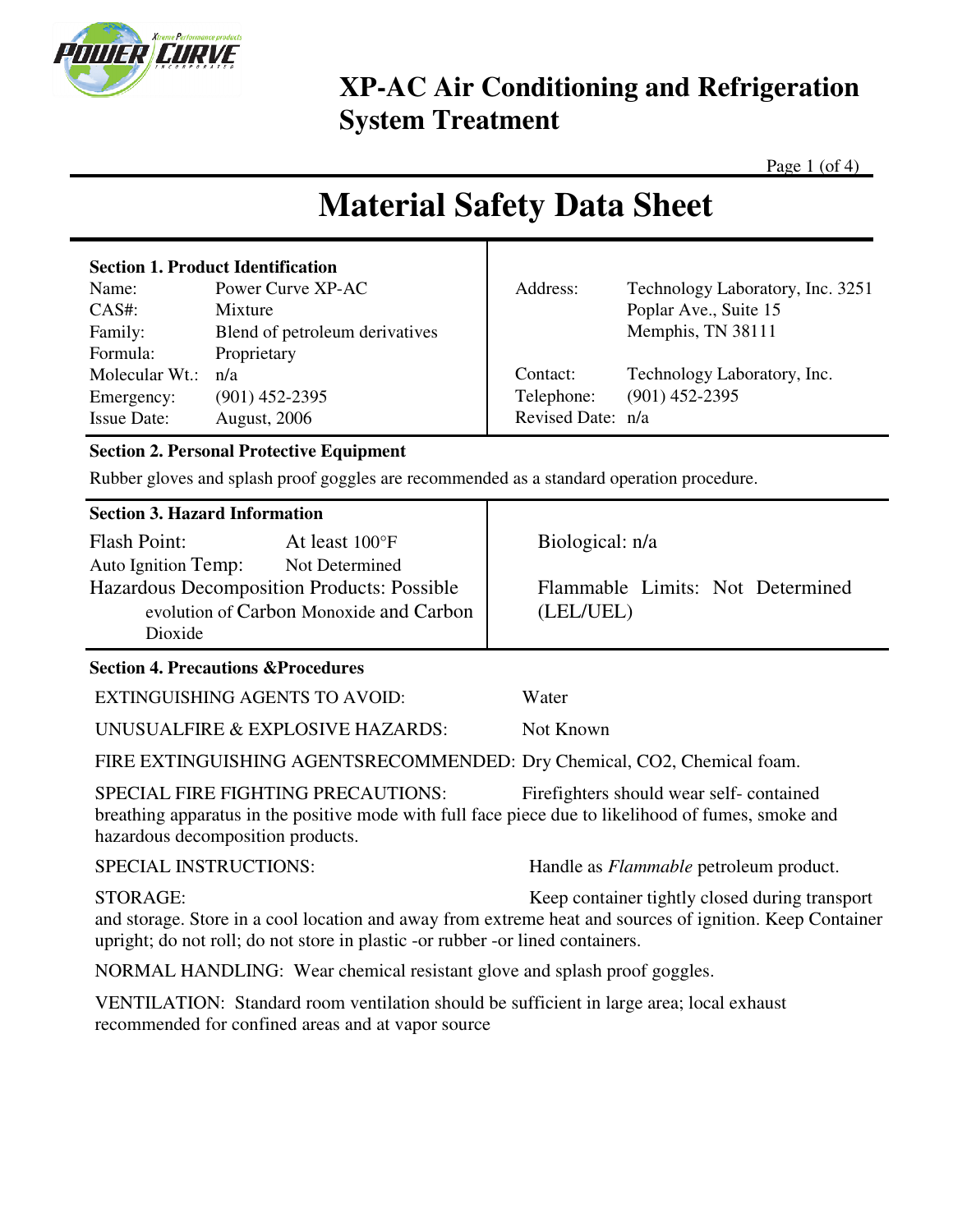

Page 2 (of 4)

## **Material Safety Data Sheet**

#### *Continued -* **Section 4. Precautions & Procedures**

SPILL OR LEAK: Ventilate area. Remove sources of ignition. Contain spill with dikes or absorbents to prevent migration and entry into sewers or streams. Take up small spills with dry chemical absorbent. Large spills may be taken up with explosion proof pump or vacuum and finished off with dry chemical absorbent. May require extraction of contaminated soil.

| <b>Section 5. Physical Characteristics</b><br><b>BOLING POINT:</b><br><b>VAPOR DENSITY:</b><br><b>EVAPORATION RATE: unknown</b><br>(Butyl Acetate=1)<br>APPEARANCE / ODOR: Amber / Hydrocarbon. | unknown<br>$(Air=1)$ . Not determined | pH:<br><b>VAPOR PRESSURE:</b><br><b>SOLUBILITY IN WATER:</b> Not Soluble<br>SPECIFIC GRAVITY (H2O=1); <1                                                       | n/a<br>Not determined |
|-------------------------------------------------------------------------------------------------------------------------------------------------------------------------------------------------|---------------------------------------|----------------------------------------------------------------------------------------------------------------------------------------------------------------|-----------------------|
| <b>Section 6. Reactivity Data</b><br>STABILITY:<br><b>MATERIALS TO AVOID:</b><br><b>CONDITIONS TO AVOID:</b><br>HAZARDOUS POLYMERIZATION:                                                       | Stable<br>Will not occur.             | Contact with strong oxidizers<br>Contact with heat, flame and other sources of ignition.                                                                       |                       |
| <b>Section 7. First Aid Measures</b><br><b>EYE CONTACT:</b><br><b>SKIN CONTACT:</b><br>contaminated clothing.                                                                                   |                                       | May cause local eye irritation: Flush with water for at least 15 minutes.<br>May cause irritation and drying OT' skin Wash with soap and water and remove      |                       |
| <b>MEDICAL CONDITIONS:</b><br>cause skin irritation and dermatitis.<br><b>INHALATION:</b>                                                                                                       |                                       | Generally aggravated by exposure Prolonged or repeated contact with skin may<br>Vapors may cause headaches, nausea and dizziness. Fresh air; if not breathing, |                       |
| give artificial respiration.<br><b>INGESTION</b><br><i>induce</i> vomiting; Get medical attention immediately.                                                                                  |                                       | May cause nausea, drowsiness, loss of coordination and fatigue DO NOT                                                                                          |                       |
| <b>MEDICAL:</b><br>with skin may cause irritation and dermatitis.                                                                                                                               |                                       | Conditions generally aggravated by exposure. Prolonged or repeated contact                                                                                     |                       |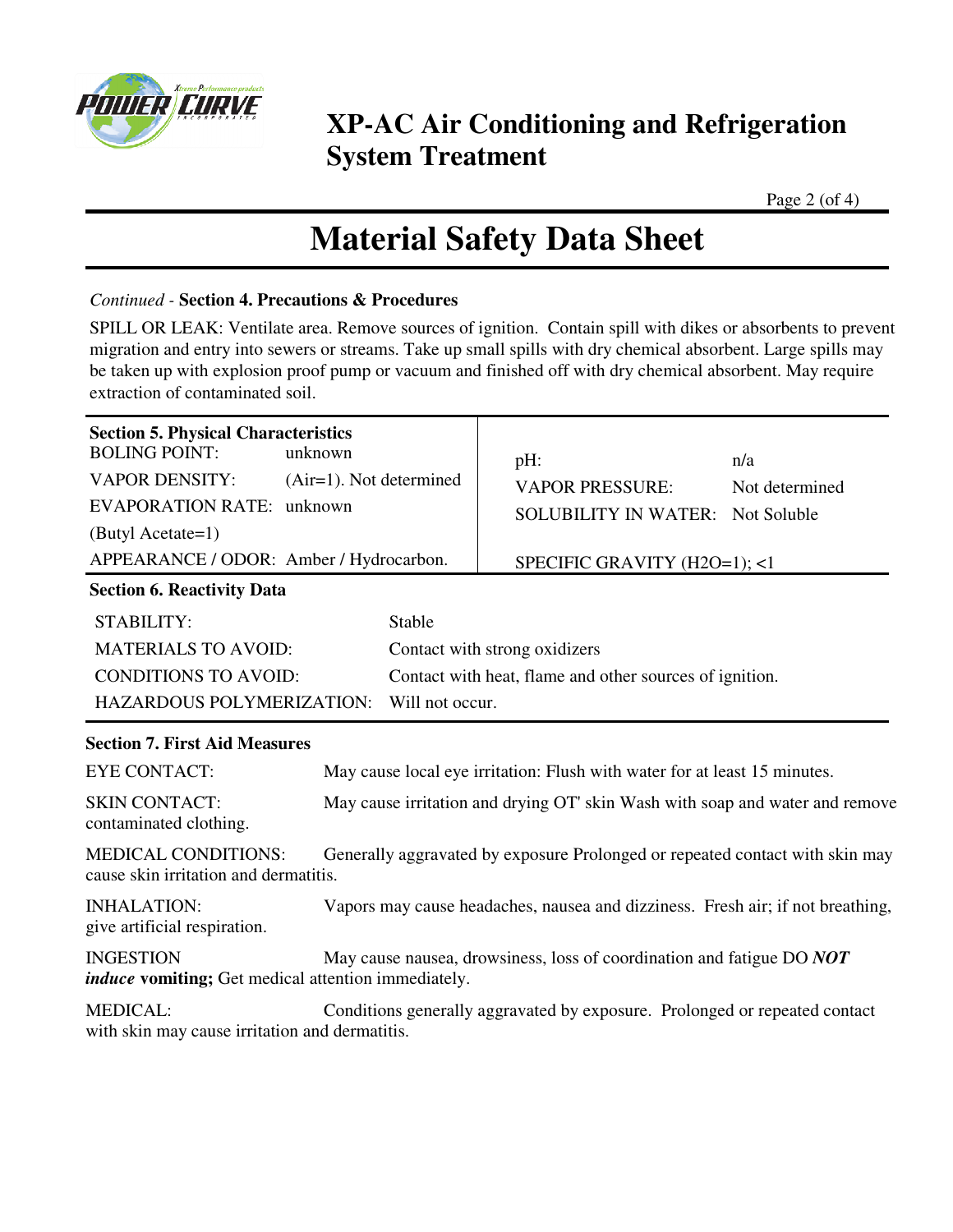

Page 3 (of 4)

# **Material Safety Data Sheet**

### **Section 8. Environmental Concerns**

DEGRADABILITY/AQUATIC TOXICITY: Not Known

RCRA STATUS OF UNUSED MATERIAL: Dispose in permitted hazardous waste site.

EPA HAZARDOUS SUBSTANCE: Yes -Reportable Quantity = 100Ibs.for Ignitable substance.

WASTE DISPOSAL METHODS: Incinerate as waste oil at a registered site; disposer must comply

with Federal, State and Local disposal or discharge statute

SMALL SPILLS: Use an absorbent material, collect and place in marked containers for disposal.

SPILL OR LEAK: Ventilate area. Remove sources of ignition. Contain spill with dikes or

absorbents to prevent migration and entry into sewers or streams. Take up small spills with dry

chemical absorbent. Large spills may be taken up with an explosion proof pump or vacuum and finished

off with dry chemical absorbent. May require exaction of contaminated soil.

#### **Section 9. References.**

GENERAL: Material Safety Data Sheets for components

### **Section 10. Hazardous Ingredients**

This Material is NOT known to contain any Carcinogen listed under OSHA Communication Standard 29 CFR 1910 1200.

### **Section 11. Transportation Information**

FLASH POINT PMCC: 100°F Typical

DOT HAZARD CLASS: 3. Packing group: Ill

Mark, label, handle, transport and store *as a Flammable Liquid:* UN/NA Number:

**NA 1993; Flammable liquid** NOS. Not regulated when shipped in a container less than 120 gallons, by ground within the U.S.

**UN 1993; Flammable liquid** NOS. Regulated when shipped in a container over 120 gallons, by sea or air, or overseas.

STORAGE: Keep container tightly closed during transport and storage. Stored in a cool location and away from extreme heat and sources of ignition. Keep Container upright; do not roil; do not store in plastic -or rubber -or lined containers.